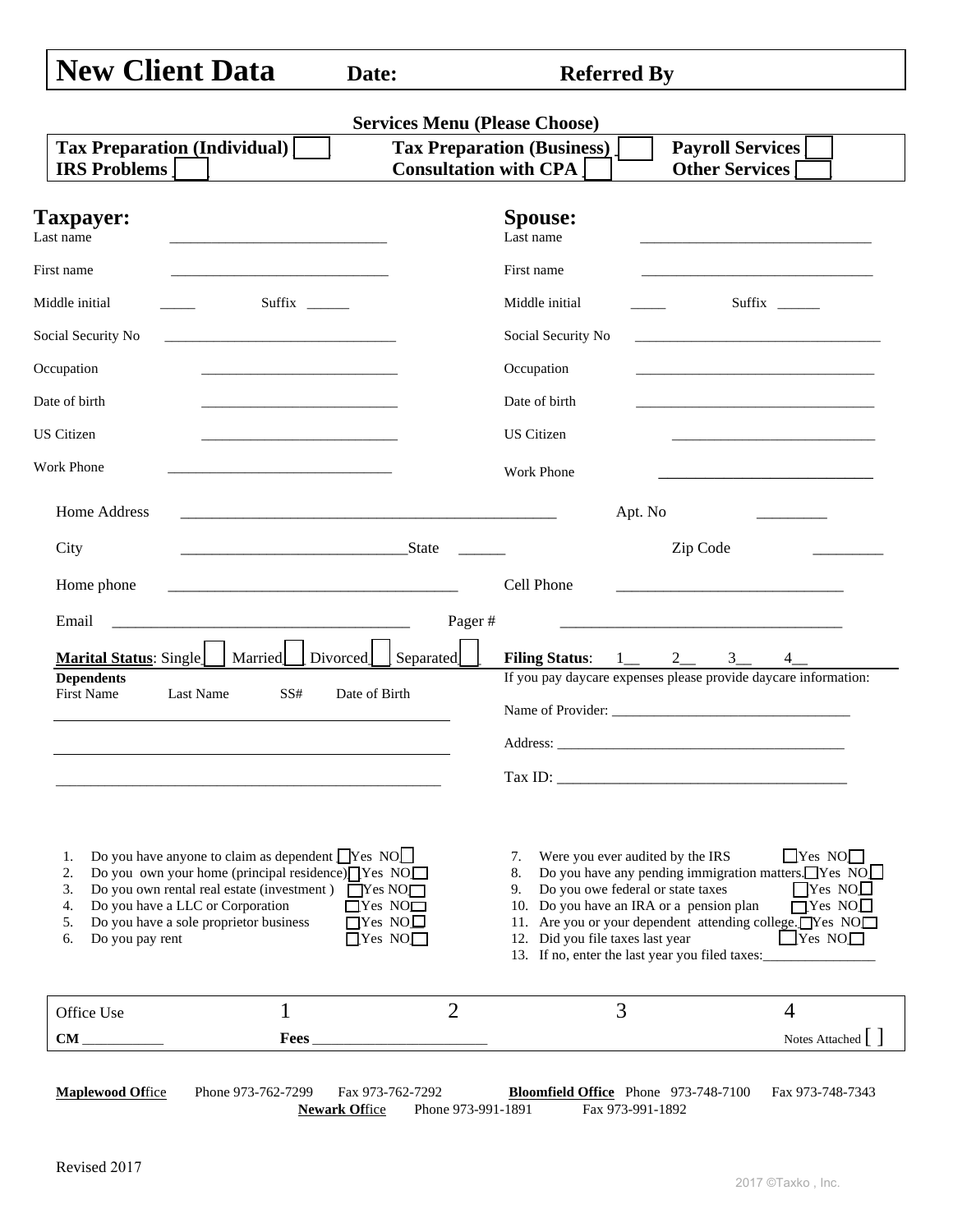| <b>Client:</b> |
|----------------|
|                |

**Type 1040 1120 1065 990 Other**

**Home Office Expenses**

**Gross Receipts(sales/fees)**

**Business Expenses**-(if you operate as a sole proprietor business)

| <b>Description</b>               | <b>Amount</b> |                                      |
|----------------------------------|---------------|--------------------------------------|
| Accounting                       |               | Total square foot of home            |
| Advertising                      |               | Square foot used for business        |
| <b>Bank Charges</b>              |               | Rent                                 |
| Cleaning                         |               | Mortgage Interest                    |
| Commissions                      |               | <b>Property Taxes</b>                |
| Computer service & supplies      |               | Homeowner's Insurance                |
| Credit & collection costs        |               | <b>Utilities</b>                     |
| Delivery & Postage               |               | Repairs & Improvements (List)        |
| <b>Discounts</b>                 |               |                                      |
| Insurance                        |               |                                      |
| Rent                             |               |                                      |
| Repairs & Maintenance            |               |                                      |
| Dues & Subscription              |               | Other Expenses:                      |
| Equipment rent                   |               |                                      |
| <b>Business gifts</b>            |               |                                      |
| Insurance                        |               |                                      |
| Janitoral                        |               |                                      |
| Laundry & cleaning               |               |                                      |
| Legal and professional fees      |               |                                      |
| Meals & Entertainment            |               | <b>Auto Expenses</b>                 |
| Office Expense                   |               |                                      |
| Outside services/ sub contractor |               | Gas & Oils                           |
| Tolls & Parking                  |               | Auto Insurance                       |
| Permits & Fees                   |               | Auto Repairs & Cleaning              |
| Postage                          |               | Total Miles (for year)               |
| Printing                         |               | Business Miles (for year)            |
| Security                         |               |                                      |
| Supplies                         |               |                                      |
| <b>Tools</b>                     |               |                                      |
| Training/education               |               | List other expenses on the next page |
| Telephone                        |               |                                      |
| Travel                           |               |                                      |
| Uniforms                         |               |                                      |
| <b>Utilities</b>                 |               |                                      |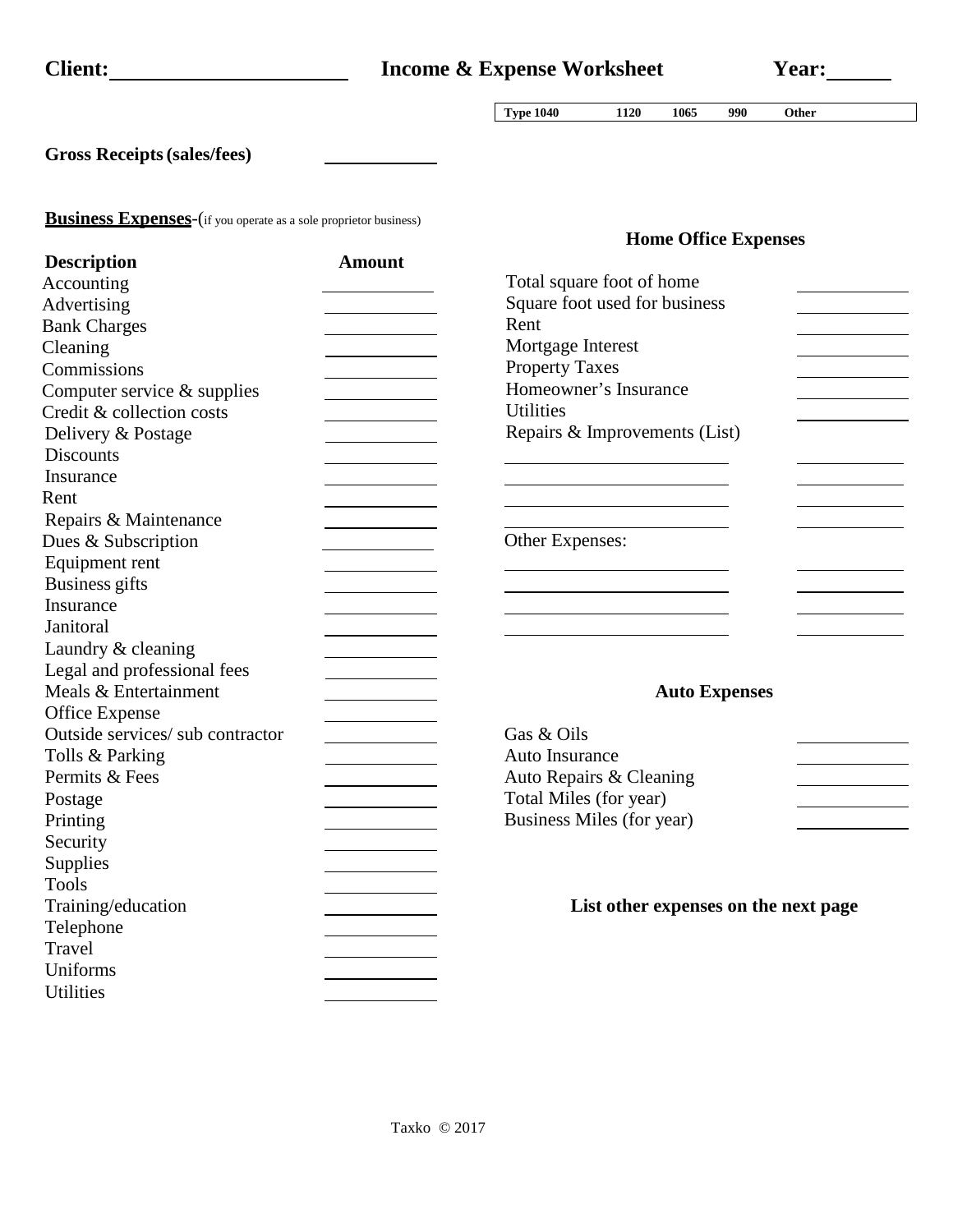|                    | Other (List your other expenses) |                    | <b>Equipment Purchased</b> |      |  |  |
|--------------------|----------------------------------|--------------------|----------------------------|------|--|--|
| <b>Description</b> | <b>Amount</b>                    | <b>Description</b> | <b>Date</b>                | Cost |  |  |
|                    |                                  |                    |                            |      |  |  |
|                    |                                  |                    |                            |      |  |  |
|                    |                                  |                    |                            |      |  |  |
|                    |                                  |                    |                            |      |  |  |
|                    |                                  |                    |                            |      |  |  |
|                    |                                  |                    |                            |      |  |  |
|                    |                                  |                    |                            |      |  |  |
|                    |                                  |                    |                            |      |  |  |
|                    |                                  |                    |                            |      |  |  |
|                    |                                  |                    |                            |      |  |  |
|                    |                                  | Notes:             |                            |      |  |  |

**Taxpayer's certification** 

**I hereby declare that I have examined this worksheet, and to the best of my knowledge and belief it is true, correct and complete.**

**Signature Date**

 $\overline{a}$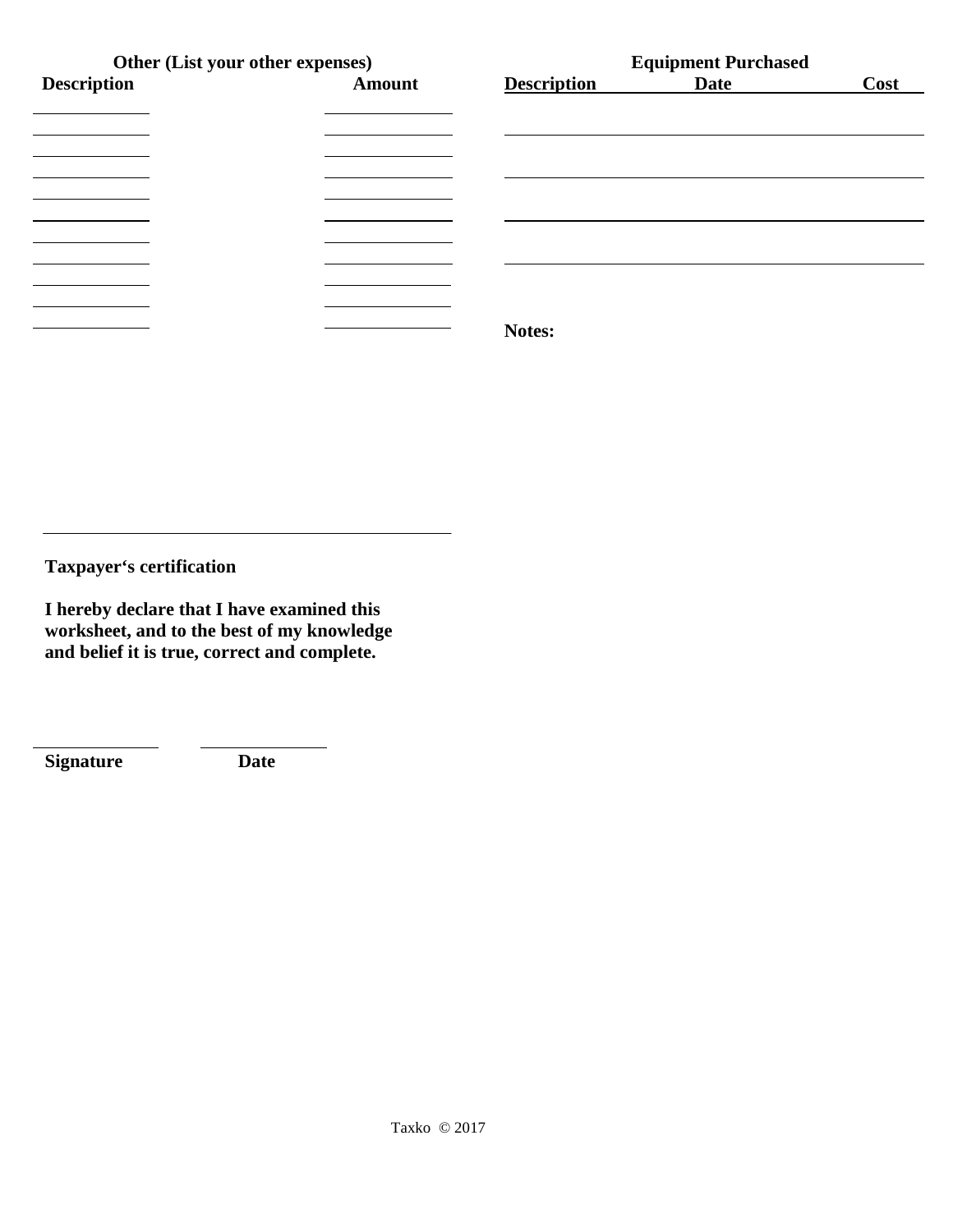| <b>Medical Expenses</b>                                                             | <b>Employment Related Expenses</b>                                                                              |      |
|-------------------------------------------------------------------------------------|-----------------------------------------------------------------------------------------------------------------|------|
|                                                                                     |                                                                                                                 |      |
|                                                                                     |                                                                                                                 |      |
| <b>Insurance Premium</b>                                                            |                                                                                                                 |      |
| Co-Payments                                                                         | Tax Preparation fees for prior Year                                                                             |      |
| <b>Eye Glasses</b>                                                                  |                                                                                                                 |      |
| <b>Dental Expenses</b>                                                              | <b>Union Dues</b>                                                                                               |      |
| Prescriptions                                                                       |                                                                                                                 |      |
| Transportation<br><b>Total Medical</b>                                              | Professional Subscriptions                                                                                      |      |
|                                                                                     |                                                                                                                 |      |
|                                                                                     | Uniforms                                                                                                        |      |
|                                                                                     | <b>Cleaning of Uniforms</b>                                                                                     |      |
| <b>Charitable Contributions</b>                                                     |                                                                                                                 |      |
|                                                                                     | <b>Job Search</b>                                                                                               |      |
| All donations <i>require a donation letter</i> stating the                          |                                                                                                                 |      |
| name of organization, amount of donation, date of                                   | <b>Travel between Jobs</b>                                                                                      |      |
| donation, and that no goods were exchanged.                                         |                                                                                                                 |      |
|                                                                                     | Educational Exp (Tuition, Books etc)                                                                            |      |
| Offering/Tithes/Donations                                                           | On/off Job Training Cost (fees, travel)                                                                         |      |
|                                                                                     |                                                                                                                 |      |
| Church & other Charitable Mileage                                                   | <b>Educational Travel</b>                                                                                       |      |
| (No. of Miles)                                                                      |                                                                                                                 |      |
| Organization<br>Description<br>Value                                                | Small tools                                                                                                     |      |
|                                                                                     |                                                                                                                 |      |
|                                                                                     | Telephone Expense                                                                                               |      |
|                                                                                     |                                                                                                                 |      |
|                                                                                     | <b>Internet Expense</b>                                                                                         |      |
|                                                                                     |                                                                                                                 |      |
| Miscellaneous Exp                                                                   | Parking & Tolls                                                                                                 |      |
| <b>Safety Deposit Box fees</b>                                                      |                                                                                                                 |      |
| <b>Investment Fees &amp; Expense</b>                                                | <b>Other Deductions</b>                                                                                         |      |
|                                                                                     |                                                                                                                 |      |
| <b>Business Travel</b>                                                              | <b>IRA</b> Contributions                                                                                        |      |
| If you were not reimbursed, list your expenses                                      | <b>Student Loan Interest</b>                                                                                    |      |
|                                                                                     | <b>Moving Expenses</b>                                                                                          |      |
| Airfare, Train, Car Rental                                                          | Alimony Paid (X Spouse SS #)                                                                                    |      |
| Taxi, Car Rental                                                                    |                                                                                                                 |      |
| Meals/Entertainment                                                                 | <b>Other Expenses</b>                                                                                           |      |
|                                                                                     | Child Care                                                                                                      |      |
| Other Business Expenses (List)                                                      | <b>Rent Paid</b>                                                                                                |      |
|                                                                                     | <b>Car Registration Cost</b>                                                                                    |      |
|                                                                                     |                                                                                                                 |      |
| <b>Employee Mileage</b>                                                             | Other Expenses (List)                                                                                           |      |
|                                                                                     |                                                                                                                 |      |
| Vehicle Year /Make /Model                                                           |                                                                                                                 |      |
|                                                                                     |                                                                                                                 |      |
| Date Purchased or Leased                                                            | Taxpayer's certification                                                                                        |      |
| Business Miles (This Tax Year)<br><u> 1989 - Johann Barnett, fransk politiker (</u> |                                                                                                                 |      |
| Personal Miles (This Tax Year)                                                      | I hereby declare that I have examined this worksheet,<br>and to the best of my knowledge and belief it is true, |      |
| Commuting Miles (To & From Work)<br><u> 1989 - Johann Barbara, martin a</u>         | correct and complete.                                                                                           |      |
| Odometer Miles (At End of Year)<br><u> 1989 - Johann Barbara, martin a</u>          |                                                                                                                 |      |
|                                                                                     |                                                                                                                 |      |
| Total Miles (This Tax Year)                                                         | <b>Signature</b>                                                                                                | Date |